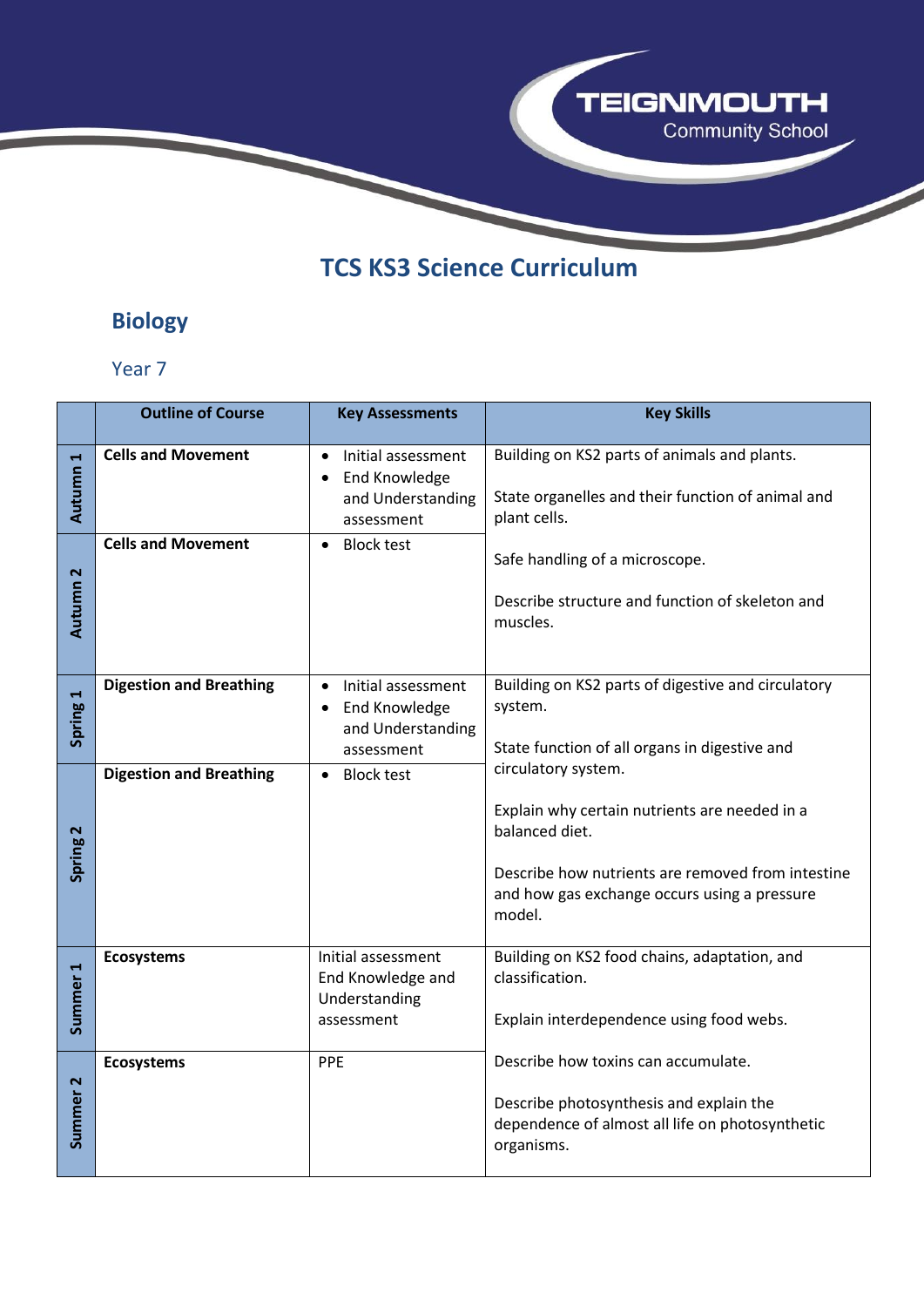#### Year 8

|                                 | <b>Outline of Course</b>                                      | <b>Key Assessments</b>                                              | <b>Skill Development</b>                                                                                                              |
|---------------------------------|---------------------------------------------------------------|---------------------------------------------------------------------|---------------------------------------------------------------------------------------------------------------------------------------|
| $\blacktriangleright$<br>Autumn | <b>Human Reproduction and</b><br>Inheritance                  | Initial assessment<br>End Knowledge and<br>Understanding assessment | Building on KS2 life cycles of animals and plants.<br>State name and function of parts of the male<br>and female reproductive system. |
| Autumn <sub>2</sub>             | <b>Human Reproduction and</b><br>Inheritance                  | <b>Block test</b>                                                   | State name and function of parts of flowers.                                                                                          |
| Spring 1                        | <b>Variation and Evolution</b>                                | Initial assessment<br>End Knowledge and<br>Understanding assessment | Building on KS2 variation and evolution.<br>Describing and graphing continuous and<br>discontinuous data.                             |
| Spring 2                        | <b>Variation and Evolution</b>                                | <b>Block test</b>                                                   | Model the role of genes and chromosomes in<br>heredity.                                                                               |
| Summer <sub>1</sub>             | <b>GCSE B1 (Cell Biology)</b><br>Cell structure<br>Microscopy | Initial assessment<br>Progress check                                | Builds on Cells and Movements unit in KS3<br>Calculate magnification.<br>State function and use of stem cells                         |
| $\mathbf{\tilde{z}}$<br>Summer  | Mitosis<br>Stem cells                                         | PPE                                                                 |                                                                                                                                       |

| <b>Outline of Course</b> | <b>Key Assessments</b> | <b>Skill Development</b> |
|--------------------------|------------------------|--------------------------|
|                          |                        |                          |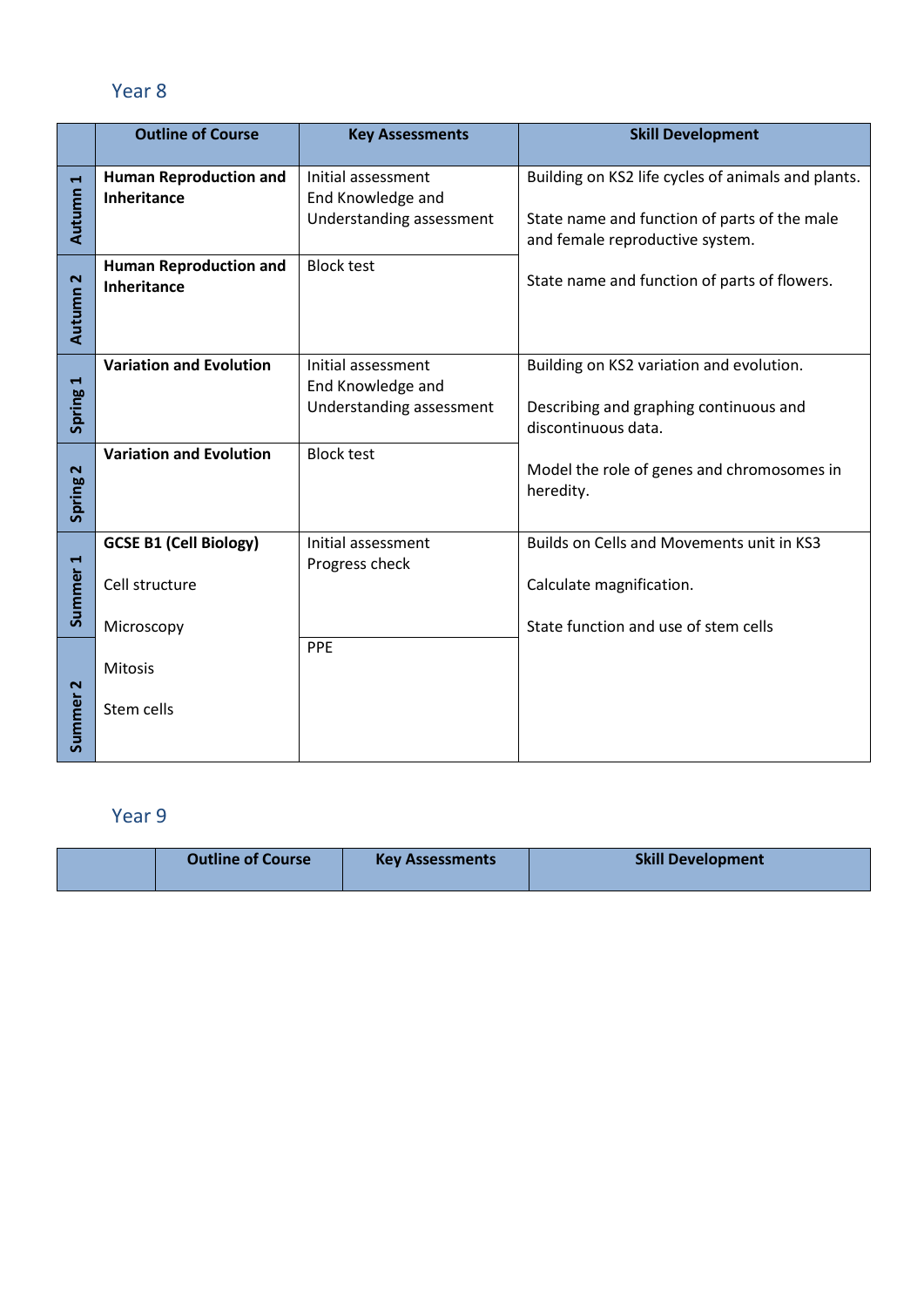|                     | <b>GCSE B1 (Cell Biology)</b> (finish, | Initial assessment | B2 builds on KS3 unit digestion and breathing                |
|---------------------|----------------------------------------|--------------------|--------------------------------------------------------------|
|                     | add active transport)                  | Progress check     |                                                              |
|                     |                                        | End point          | Use quantitative methods for recording                       |
|                     | Diffusion                              | Knowledge test     | enzymatic digestion.                                         |
|                     | Osmosis                                |                    | Describe how cancer can develop.                             |
|                     | Active transport                       |                    | Qualitatively explore the nutrients present in<br>food.      |
|                     | <b>GCSE B2 (Organisation)</b> - plants |                    |                                                              |
|                     | section now moved to B4                |                    | Interpret graphical representations of health<br>statistics. |
| Autumn <sub>1</sub> | Digestive system                       |                    |                                                              |
|                     | <b>GCSE B2 (Organisation)</b>          | Progress check     |                                                              |
| Autumn <sub>2</sub> | Circulatory system                     |                    |                                                              |
|                     | Non-communicable disease               | Progress check     |                                                              |
|                     |                                        |                    |                                                              |
| Spring 1            |                                        |                    |                                                              |
|                     |                                        | Progress check     |                                                              |
|                     |                                        | End point          |                                                              |
| Spring <sub>2</sub> |                                        | Knowledge test     |                                                              |
|                     |                                        |                    |                                                              |
|                     | <b>GCSE B3 (Infection and</b>          | Initial assessment | B3 links to KS2 topics on Health and PSHE                    |
|                     | <b>Response)</b>                       | Progress check     |                                                              |
| Summer <sub>1</sub> | Pathogens                              |                    | Describe how pathogens infect animals and<br>plants.         |
|                     | Human defence systems                  | Progress check     | Explain how vaccines can produce an immune                   |
|                     |                                        | End point          | response.                                                    |
|                     | Vaccination                            | Knowledge test     |                                                              |
| Summer <sub>2</sub> | Medicinal drugs                        | PPE                |                                                              |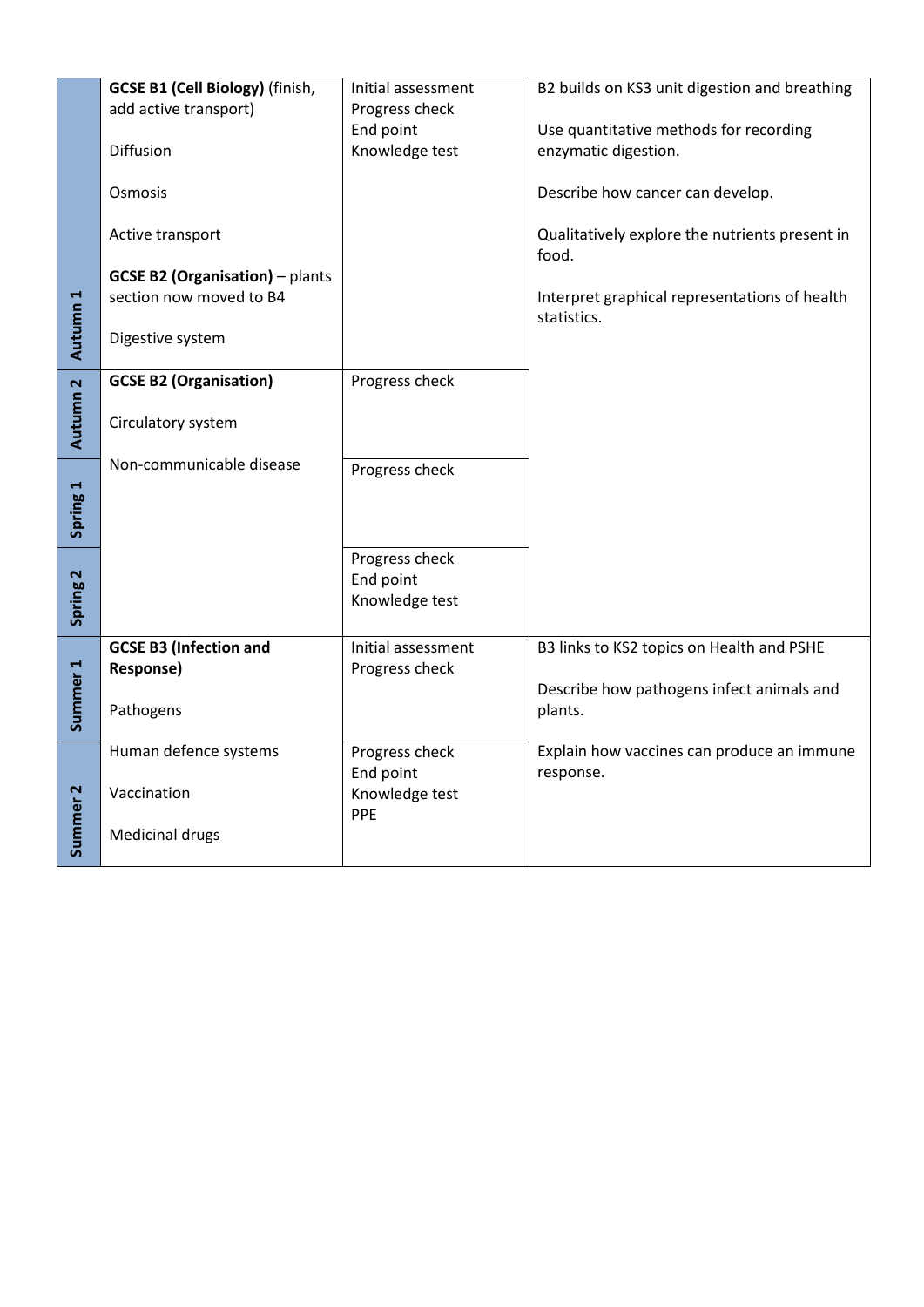## **Chemistry**

|          | <b>Outline of Course/</b>                 | <b>Key Assessments</b> | <b>Skill Development</b>                         |
|----------|-------------------------------------------|------------------------|--------------------------------------------------|
|          | <b>Number of lessons</b>                  | (End point task)       | (How does this unit build on prior knowledge?)   |
| Autumn 1 | <b>Earth and Atmosphere</b>               | Initial assessment     | Volcanoes and Earthquakes - KS2                  |
|          | (Rock types and cycle)                    | End Knowledge and      |                                                  |
|          | *Climate                                  | Understanding          | Draw a scale diagram of the Earth                |
|          | *Earth Structure                          | assessment             |                                                  |
|          | 10 Lessons                                |                        | Describe and explain how the different types of  |
|          |                                           |                        | rocks are formed                                 |
|          |                                           |                        |                                                  |
|          |                                           |                        | Describe the composition of the atmosphere in    |
|          |                                           |                        | terms of percentages                             |
| Autumn 2 | <b>States of Matter</b>                   | Initial assessment     | Particle diagrams - KS2                          |
|          | (Particles diagrams and                   | End Knowledge and      |                                                  |
|          | properties)                               | Understanding          | Draw particle diagrams for the three states of   |
|          | *Particle model                           | assessment             | matter                                           |
|          | 10 lessons                                | <b>Block test</b>      | Describe the properties of matter                |
|          |                                           |                        |                                                  |
|          |                                           |                        | Measure or research the temperature at which     |
|          |                                           |                        | state changes happen in degrees Celsius (°C)     |
| Spring 1 | <b>Mixtures and</b>                       | Initial assessment     | Dissolving and solubility - KS2                  |
|          | <b>Separating</b>                         | End Knowledge and      |                                                  |
|          | (Mixtures vs                              | Understanding          | Define mixtures and compounds                    |
|          | compounds, and the                        | assessment             |                                                  |
|          | separating techniques)                    |                        | Name the different types of separating           |
| Spring 2 | <i>*Separating mixtures</i><br>14 lessons | Initial assessment     | mixtures, and describe how they work             |
|          |                                           | End Knowledge and      | Carry out the separation of different mixtures   |
|          |                                           | Understanding          |                                                  |
|          |                                           | assessment             |                                                  |
|          |                                           | <b>Block test</b>      |                                                  |
| Summer 1 | pH Scale and                              | Initial assessment     | Vinegar and Bicarb volcanoes; Kitchen            |
|          | neutralisation                            | End Knowledge and      | chemistry - KS2                                  |
|          | (Acids and alkalis, the                   | Understanding          |                                                  |
|          | pH scale, measuring pH)                   | assessment             | Using the pH scale to estimate the pH of         |
|          | *Acids and alkalis                        |                        | solutions                                        |
| Summer 2 | 12 lessons                                | PPE                    |                                                  |
|          |                                           |                        | To investigate the neutralisation of a substance |

Year 7 *\*Practical investigation for the unit\**

Year 8 *\*Practical investigation for the unit\**

|          | <b>Outline of Course/</b>    | <b>Key Assessments</b> | <b>Skill Development</b>                       |
|----------|------------------------------|------------------------|------------------------------------------------|
|          | <b>Number of lessons</b>     | (End point task)       | (How does this unit build on prior knowledge?) |
| Autumn 1 | <b>Recycling, Finite and</b> | Initial assessment     | <b>PSHE - KS2</b>                              |
|          | renewable resources          | End Knowledge and      |                                                |
|          | and life cycle               | Understanding          | Explain how and why we recycle materials       |
|          | assessment                   | assessment             |                                                |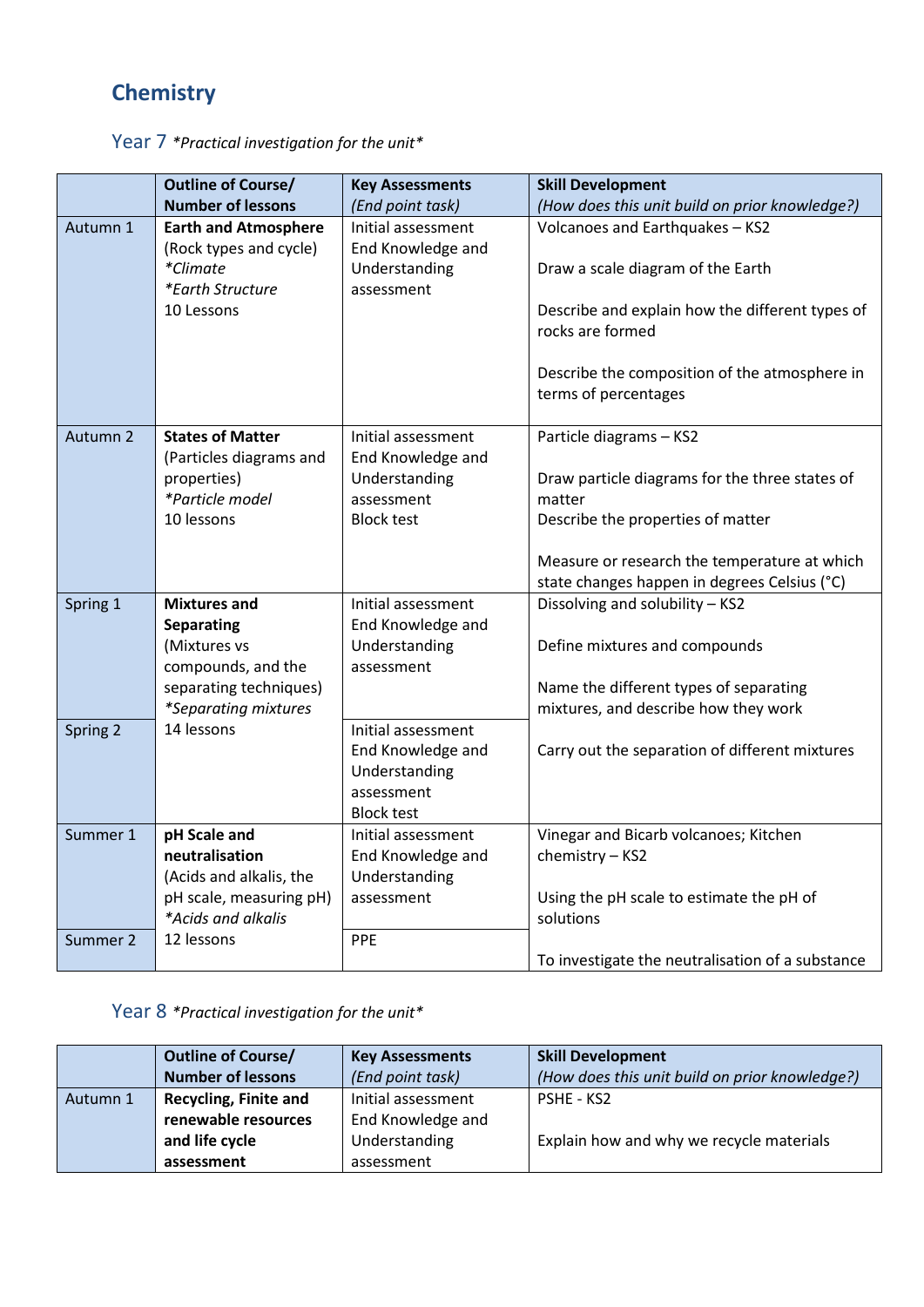|          | (Three R's, oil, coal and    |                    | Discuss what affects the life cycle assessment of |
|----------|------------------------------|--------------------|---------------------------------------------------|
|          | gas, product life cycles)    |                    | a product                                         |
|          | 9 lessons                    |                    |                                                   |
| Autumn 2 | (To be started after         | Initial assessment | Properties of materials (flexible, stretch etc) - |
|          | previous unit)               | End Knowledge and  | KS <sub>2</sub>                                   |
|          | <b>Metals and non-metals</b> | Understanding      |                                                   |
|          | and metallic bonding         | assessment         | Describe the properties of metal and non-metal    |
|          | (Structure and               | <b>Block test</b>  | substances                                        |
|          | properties)                  |                    |                                                   |
|          | <i>*Elements</i>             |                    | Explain how the bonding of a metal affects its    |
|          | 14 lessons                   |                    | properties                                        |
| Spring 1 | <b>Reactivity Series and</b> | Initial assessment | Metals and non-metals (previous KS3 unit)         |
|          | Corrosion                    | End Knowledge and  |                                                   |
|          | <i>*Earth Resources</i>      | Understanding      | Investigate the reactivity of metals              |
|          | *Metals and non-metals       | assessment         |                                                   |
| Spring 2 | 15 lessons                   | <b>Block test</b>  | Explain the corrosion of metals in chemical       |
|          |                              |                    | terms                                             |
| Summer 1 | <b>Structure of the atom</b> | Initial assessment | Building on KS2 and 3 particles                   |
|          | and Periodic table           | End Knowledge and  |                                                   |
|          | (Structure and history of    | Understanding      | Explain how the structure of the atom has         |
|          | the atom and the             | assessment         | changed over time                                 |
| Summer 2 | development of the           | <b>PPE</b>         |                                                   |
|          | periodic table               |                    | Explain how the periodic table has developed      |
|          | (13 lessons)                 |                    | over time                                         |

Year 9 *\*Practical investigation for the unit\**

|          | <b>Outline of Course/</b>    | <b>Key Assessments</b> | <b>Skill Development</b>                         |
|----------|------------------------------|------------------------|--------------------------------------------------|
|          | <b>Number of lessons</b>     | (End point task)       | (How does this unit build on prior knowledge?)   |
| Autumn 1 | <b>Compounds and</b>         | Initial assessment     | Building on structure of the atom - KS3          |
|          | <b>Equations</b>             | Progress check         |                                                  |
|          | (Naming compounds,           | End point              | <b>Balancing chemical equations</b>              |
|          | conservation of mass,        | Knowledge test         |                                                  |
|          | balancing equations)         |                        | Defining the conservation of mass, and explain   |
|          | 11 lessons                   |                        | why it is important                              |
| Autumn 2 | <b>Electrons and Groups</b>  | Initial assessment     | Building on structure of the atom - KS3          |
|          | (Electronic structure,       | Progress check         |                                                  |
|          | the formation of ions,       | End point              | Drawing the electron structure of the first 20   |
|          | Groups 1, 7 and 0)           | Knowledge test         | elements                                         |
|          | 13 lessons - will lead       |                        |                                                  |
|          | into spring term             |                        | Explain the reactivity of the elements in groups |
|          |                              |                        | $0, 1$ and $7.$                                  |
|          |                              |                        |                                                  |
|          |                              |                        | Draw ions of metals and non-metals               |
| Spring 1 | <b>Bonding and Structure</b> | Initial assessment     | States of matter - KS3                           |
|          | (Ionic bonding and           | Progress check         |                                                  |
|          | properties, Covalent         |                        | Describe the bonding, structure of ionic and     |
| Spring 2 | bonding and properties       | Progress check         | covalent substances                              |
|          | incl. simple, giant &        | End point              |                                                  |
|          | allotropes)                  | Knowledge test         | Explain the properties of ionic and covalent     |
|          | 13 lessons                   |                        | substances                                       |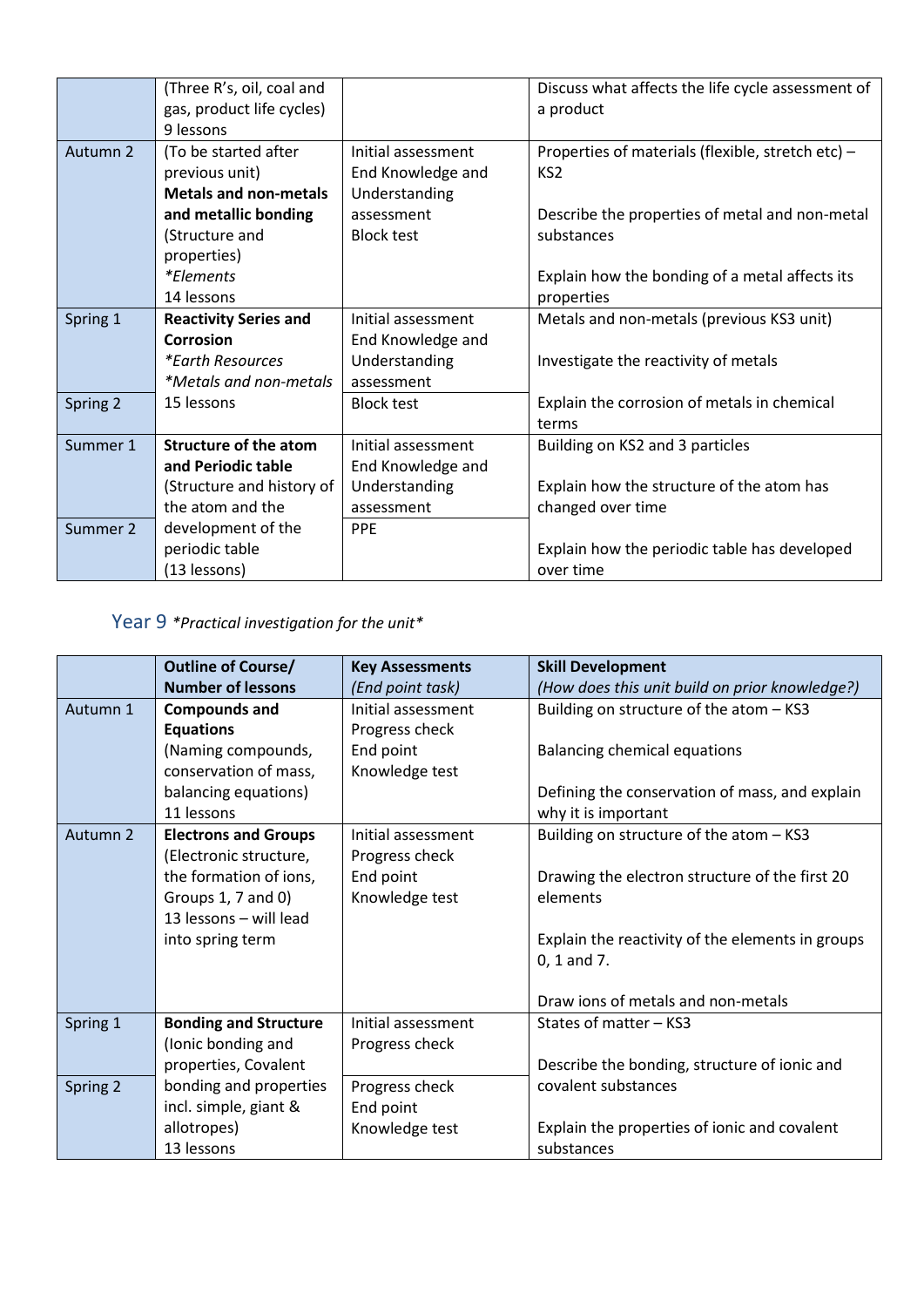| Summer 1 | <b>Acids and bases</b>   | Initial assessment | pH scale and neutralisation - KS3            |
|----------|--------------------------|--------------------|----------------------------------------------|
|          | (pH scale investigation  | Progress check     |                                              |
|          | to recall year 7 work,   |                    | Describe the difference between acids and    |
| Summer 2 | bases, and making salts) | Progress check     | bases in terms of ions                       |
|          | *Making salts            | End point          |                                              |
|          | *Titrations - H only     | Knowledge test     | Making a soluble salt from an insoluble base |
|          | 13 lessons               | <b>PPE</b>         |                                              |

# **Physics**

|          | <b>Outline of Course/</b>  | <b>Key Assessments</b> | <b>Skill Development</b>                                                |
|----------|----------------------------|------------------------|-------------------------------------------------------------------------|
|          | <b>SOW delivery</b>        | (End point task)       | (How does this unit build on prior knowledge?)                          |
| Autumn 1 | Forces $1$ – speed,        | Initial assessment     | KS2 objects fall due to gravity of Earth                                |
|          | gravity and space          | End Knowledge and      | KS2 Movement of earth and planets studied,                              |
|          |                            | Understanding          | day and night explained.                                                |
|          |                            | assessment             |                                                                         |
|          |                            |                        | Interpreting                                                            |
|          |                            |                        | distance-time graphs                                                    |
|          |                            |                        | Calculating gravity                                                     |
|          |                            |                        | Explaining how seasons manifest on earth                                |
|          |                            |                        |                                                                         |
| Autumn 2 | Forces 1 - continued       | Initial assessment     | Energy not studied at KS2                                               |
|          | Energy $1$ – transfers and | End Knowledge and      |                                                                         |
|          | costs                      | Understanding          | Calculating fuel bills and costs                                        |
|          |                            | assessment             |                                                                         |
|          |                            |                        | Describing energy changes within a closed                               |
|          |                            | <b>Block test</b>      | system                                                                  |
| Spring 1 | Energy 1 - continued       | Initial assessment     | KS2 electrical circuits (series only studied so far,                    |
|          | Electricity 1 - voltage    | End Knowledge and      | concept of voltage explored using more cells to                         |
|          | and current                | Understanding          | brighten lamps etc)                                                     |
|          |                            | assessment             |                                                                         |
| Spring 2 | Electricity - continued    | <b>Block test</b>      | Describing current, voltage and resistance in an<br>electrical circuit. |
|          |                            |                        |                                                                         |
|          |                            |                        | Explaining static electricity in terms of charges.                      |
| Summer 1 | Waves $1$ – light and      | Initial assessment     | KS2 Light and sound studied.                                            |
|          | sound                      | End Knowledge and      |                                                                         |
|          |                            | Understanding          | Investigating reflection, refraction and                                |
|          |                            | assessment             | dispersion.                                                             |
| Summer 2 |                            | PPE                    |                                                                         |
|          |                            |                        | Describing colour in terms of frequencies of                            |
|          |                            |                        | light.                                                                  |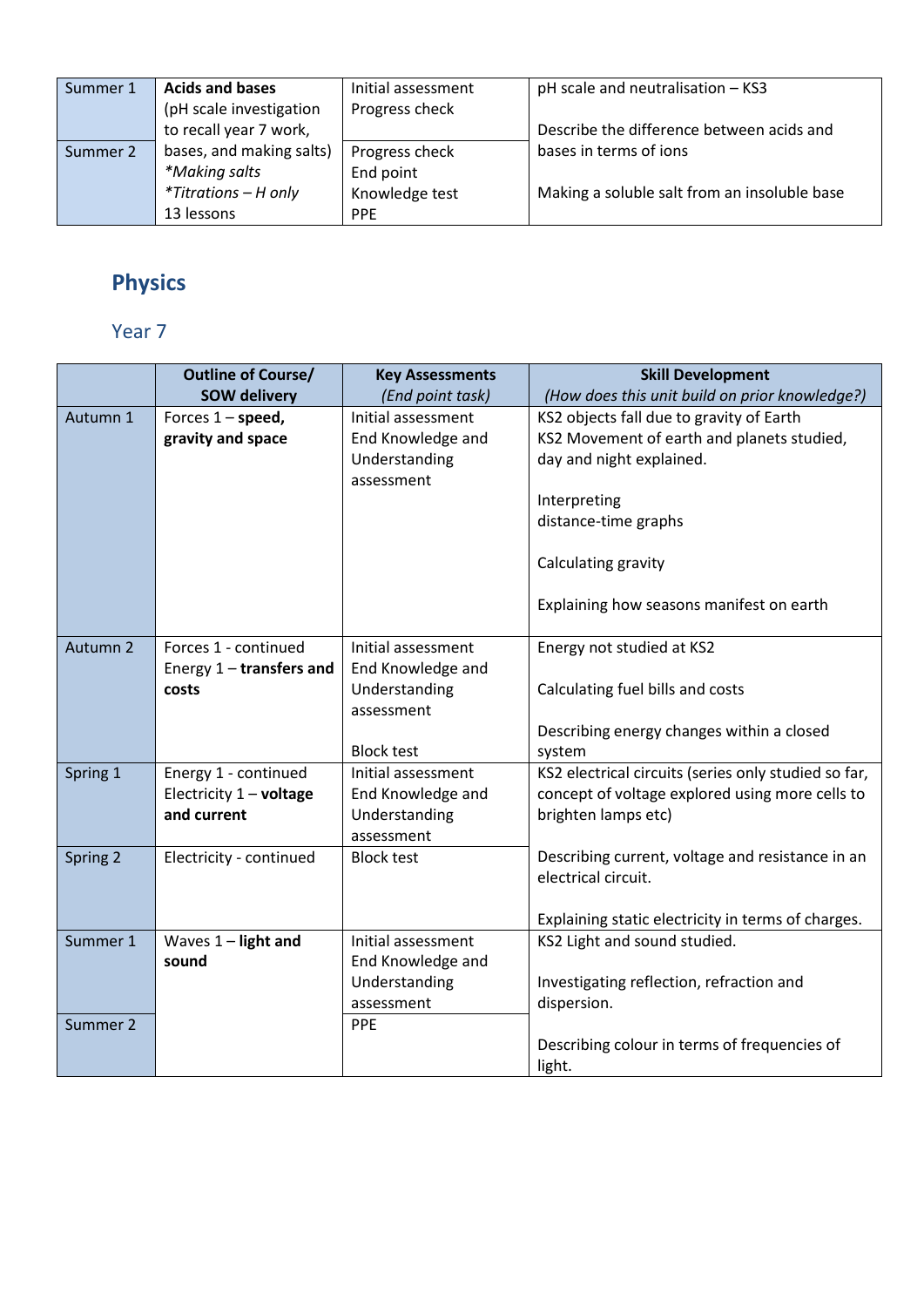|          | <b>Outline of Course/SOW</b> | <b>Key Assessments</b>      | <b>Skill Development</b>                        |
|----------|------------------------------|-----------------------------|-------------------------------------------------|
|          | delivery                     | (End point task)            | (How does this unit build on prior knowledge?)  |
| Autumn 1 | Forces 2 - contact           | Initial assessment          | KS2 friction, air and water resistance          |
|          | forces, pressure             | End Knowledge and           |                                                 |
|          |                              | Understanding               | Drawing force diagrams                          |
|          |                              | assessment                  |                                                 |
|          |                              |                             | Calculating pressure                            |
|          |                              |                             |                                                 |
|          |                              |                             | Explaining how forces cause interact with       |
|          |                              |                             | objects                                         |
| Autumn 2 | Forces 2 - continued         | Initial assessment          | KS2 magnets with repulsion and attraction and   |
|          | Electricity $2 -$ magnets,   | End Knowledge and           | classifying object as magnetic materials        |
|          | electromagnets               | Understanding               |                                                 |
|          |                              | assessment                  | Drawing magnetic field                          |
|          |                              |                             |                                                 |
|          |                              | <b>Block test</b>           | Exploring the magnetic field of a current       |
|          |                              |                             |                                                 |
| Spring 1 | Electricity 2 - continued    | Initial assessment          | Energy has been introduced in year 7 (but not   |
|          | Energy 2 - work,             | End Knowledge and           | studied at KS2)                                 |
|          | heating and cooling          | Understanding               |                                                 |
|          |                              | assessment                  | Investigating how temperature differences lead  |
| Spring 2 | Energy 2 - continued         | Initial assessment          | to energy transfer                              |
|          |                              | End Knowledge and           | Explaining conduction, convection and radiation |
|          |                              | Understanding<br>assessment | as methods of transfer.                         |
|          |                              |                             |                                                 |
|          |                              | <b>Block test</b>           |                                                 |
| Summer 1 | Waves 2 - wave effects,      | Initial assessment          | KS2 Light and sound studied.                    |
|          | wave properties              | End Knowledge and           |                                                 |
|          |                              | Understanding               | Investigating how waves can be added together   |
|          |                              | assessment                  | or cancelled out                                |
|          |                              |                             |                                                 |
| Summer 2 | Waves 2 - continued          | PPE                         | Stating the order of the EM spectrum            |